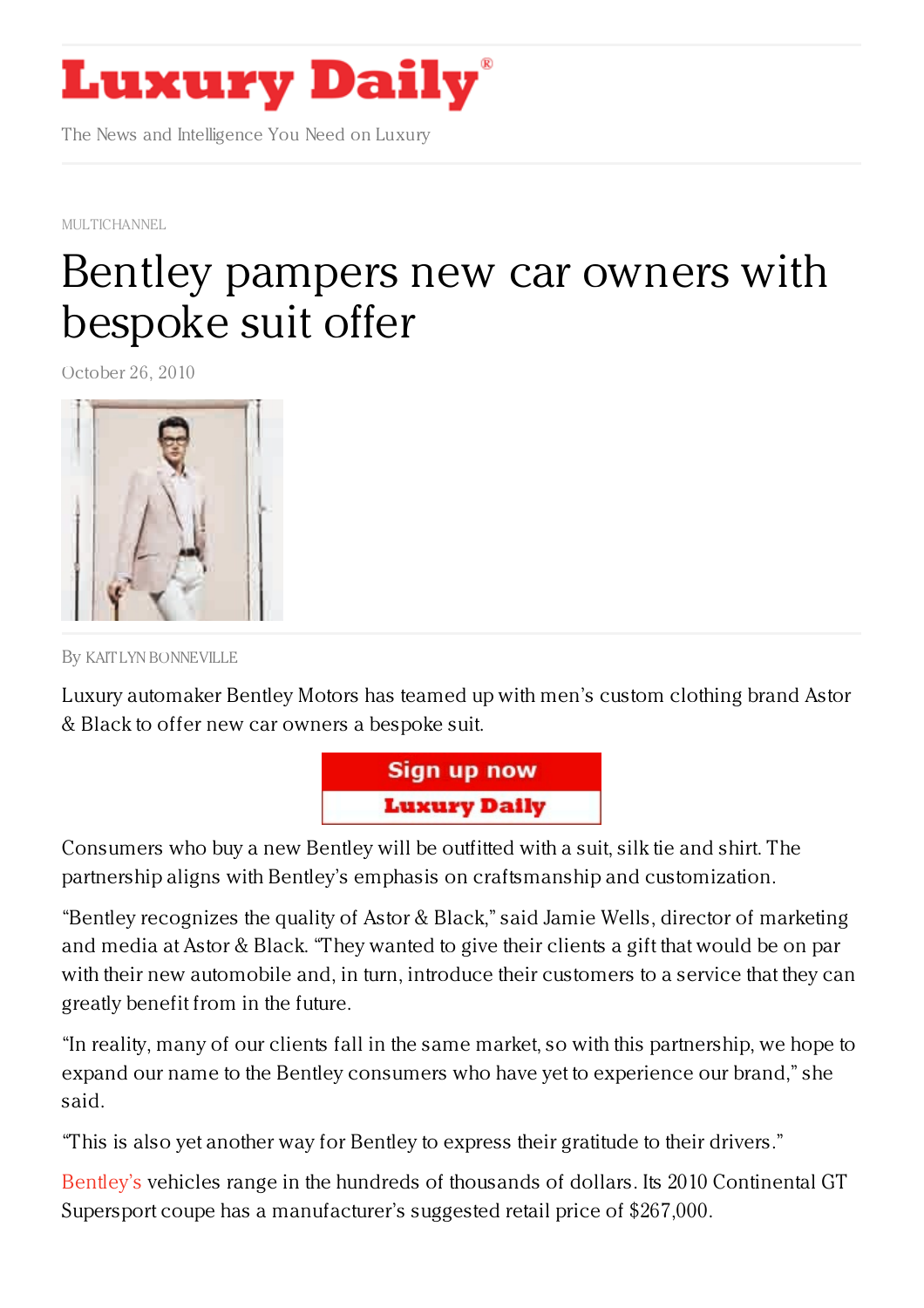Astor & [Black](http://www.astorandblack.com/) creates bespoke, handmade suits, jackets, pants, shirts, leather belts and jackets, cashmere products and shoes.

## The deal

The suits, shirts, and ties that will be used for this promotion are from high quality fabrics, and were hand-picked by David Schottenstein, founder/CEO of Astor & Black.



A shot of one of the Astor & Black suits

By teaming up with Bentley, Astor & Black will be able to elevate its brand image and increase consumer awareness.

"Connoisseurs of Bentley expect high quality and craftsmanship, which are the foundations we have built Astor & Black upon," Ms. Wells said.

## Custom-built

Bespoke offerings among the luxury auto sector are not unique to Bentley.

Rolls-Royce's Pebble Beach car features a number of bespoke elements, such as full Champagne servicing kit and an enameled plaque on the dashboard. The car is valued at \$575, 360 (see [story](https://www.luxurydaily.com/rolls-royce-showcases-vehicle-customization-with-special-edition-coupe/)).

Also, the brand's iPhone application features customization options, allowing consumers to create their own virtual Rolls-Royce Ghost vehicles to imagine themselves as Ghost owners (see [story](https://www.luxurydaily.com/rolls-royce-targets-aspiring-luxury-consumers-with-mobile-app/)).

For Bentley, the bespoke Astor & Black suit enhances the luxury experience for the consumer.

"We like to think of Astor & Black as accessible luxury," Ms. Wells said. "At the same time,